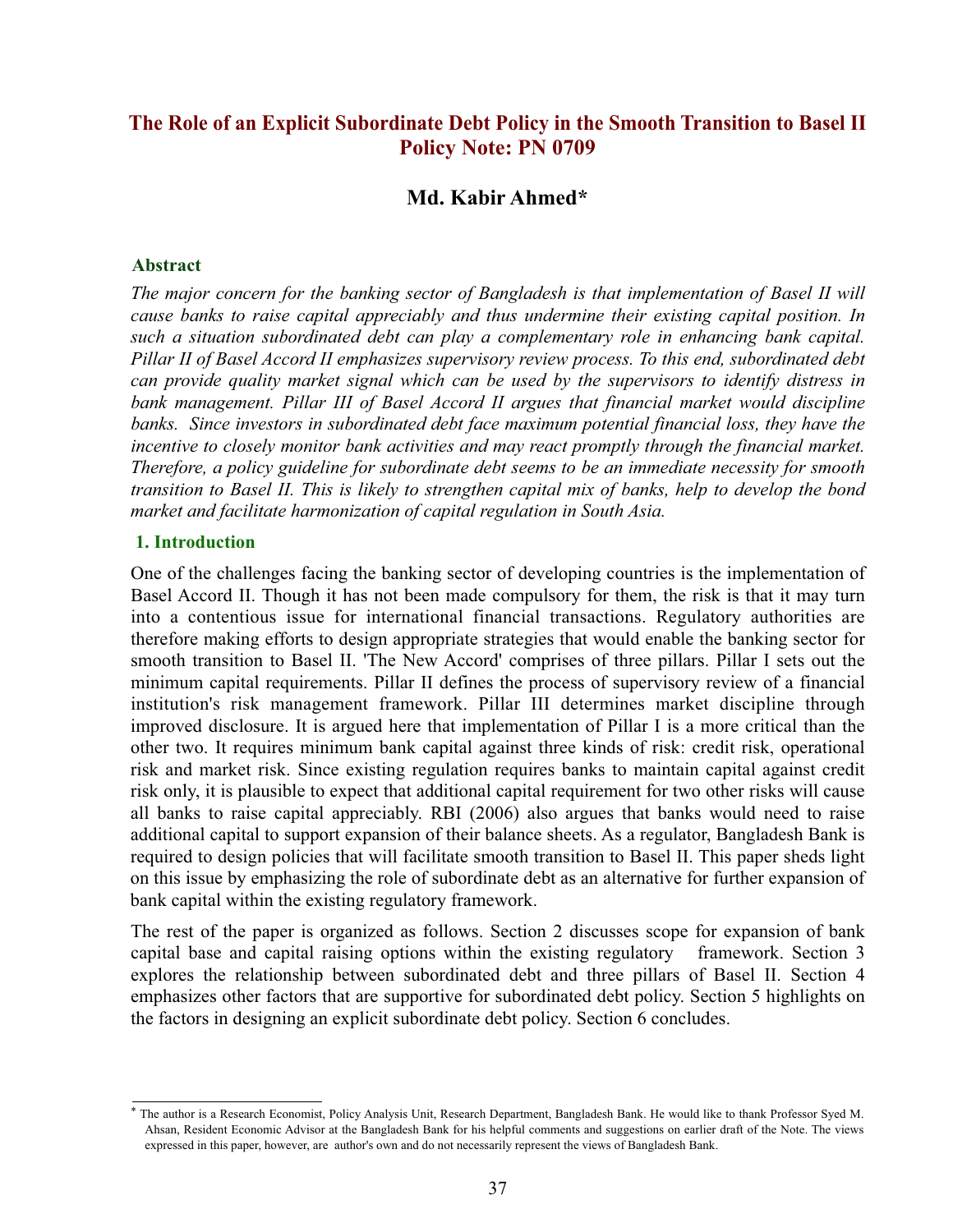## *2. Current Capital Regulation*

Existing regulation requires all scheduled banks to maintain minimum paid up capital and reserve fund of BDT 1 billion or 9 percent risk-weighted asset whichever is higher. Banks can maintain their capital in the following constituents:

| <b>Core Capital (Tier I)</b>                                                                                                                                                                                                                                          | <b>Supplementary Capital (Tier II)</b>                                                                                                                                                                                     |
|-----------------------------------------------------------------------------------------------------------------------------------------------------------------------------------------------------------------------------------------------------------------------|----------------------------------------------------------------------------------------------------------------------------------------------------------------------------------------------------------------------------|
| A. Paid-up Capital<br>B. Non-repayable Share premium account<br>C. Statutory Reserve<br>D. General Reserve<br>E. Retained Earnings<br>Minority interest in Subsidiaries<br>F.<br>G. Non-Cumulative Irredeemable Preference Shares<br>H. Dividend Equalisation Account | A. General provision (1-5 percent)<br>of Unclassified Loans) <sup>1</sup><br><b>B.</b> Assets Revaluation Reserves<br>C. All other Preference Shares<br>D. Perpetual Subordinated Debt<br>E. Exchange Equalisation Account |

## **2.1 Scope for expansion of capital base**

Tier I Capital: Banks can maintain their capital in 8 (eight) constituents of Tier I capital as specified in Table 1. Four of them, namely, Statutory Reserve, General Reserve, Retained Earnings and Dividend Equalization Account are greatly dependent on annual income of a bank. A certain percentage of income that is retained as per requirement of the Banking Companies Act (BCA) 1991 is named as Statutory Reserve. General Reserve is made to meet contingencies which are indeterminate at the time of making such reserve. Retained earnings are defined as shareholders' equities in a banking company resulting from earnings in excess of losses and declared dividends. The purpose of Dividend Equalisation Account is to create a fund in those years in which profits are large, so as to enable the bank to pay dividend at normal rate when profits are small. Thus a bank cannot enhance capital immediately in these items to meet any regulatory obligation. A bank can raise capital and non-repayable premium account by issuing right share, bonus share and IPOs. But a bank whose shares have already been floated in the stock market can further expand capital base by issuing either bonus shares or right shares or both. Issue of bonus share again depends on genuine annual profit of a bank. This process does not enhance financial resources of a bank; rather it converts earnings into shares. Whether a bank can issue share at premium depends on each share's existing net worth value which, among other, also depends on its accumulated earnings. The above analysis indicates that if regulation requires banks to raise Tier I capital substantially, the immediate option available for listed banks is to issue right shares. For the state-owned banks government will require to inject capital while branches of foreign banks will require to collect funds from their parent office. In addition, banks can respond to regulator's instruction by issuing non-cumulative irredeemable preference shares. But there is a lack of regulatory guideline regarding issue of such instruments.

Tier II Capital: As mentioned earlier, Tier II capital comprises of General Provision, Asset Revaluation Reserve, Preference Shares, Perpetual Subordinated Debt and Exchange Equalisation Account. Banks maintain general provision out of their business earnings. So they cannot raise general provision immediately in response to enhancement of regulatory capital.

<sup>1</sup> The actual breakdown is as follows: two percent for Small Enterprise Financing, 5 percent for Consumer Financing and Outstanding amount of loans kept in the 'Special Mention Account' after netting off the amount of Interest Suspense and 1 percent for all other unclassified loans. For details, please see BRPD Circular No. 07, dated August 28, 2006.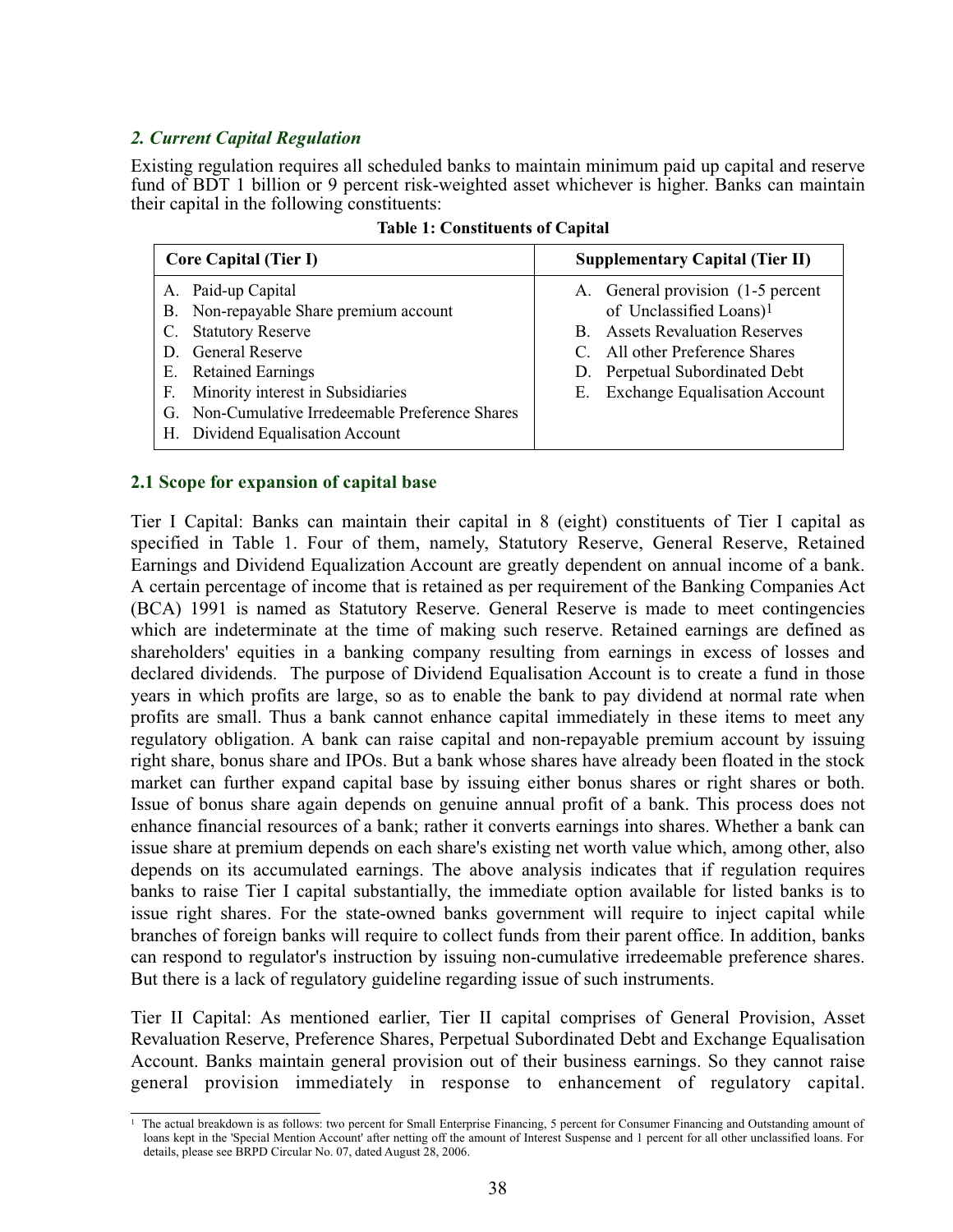Similar argument can be applied for asset revaluation reserve and exchange equalisation account. Since Bangladesh is following free floating exchange rate policy since May 2003, exchange equalization account has become ineffective in reality. In these circumstances, the options available for banks to raise Tier II capital are either to issue perpetual subordinated debt or to issue preference share or to issue both. However, there are no regulatory guidelines for the issuance of such instruments.

#### **2.2 Basel II and Capital Raising Options**

The argument that implementation of Basel II may require higher capital for banks has been supported by several empirical studies. For example, the Fifth Quantitative Impact Study, conducted by the Basel Committee on Banking Supervision (BCBS) in India, found that combined capital adequacy ratio of surveyed banks is expected to come down by about 100 basis points when these banks apply Basel II norms for standardised approach for credit risk and basic indicator approach for operational risk. However, Basel II also requires capital charge against market risk. It is highly likely that banks in Bangladesh may require higher capital than those of Indian banks and implementation of Basel II may substantially undermine capital position of banks in Bangladesh.



The study also shows that Capital Adequacy Ratio (CAR) of banking sector in Bangladesh is much lower than that of other SAARC countries such as India, Pakistan and Sri Lanka (see Chart 1). CAR for Indian banks in FY04 was 12.8 percent while the same was 8.00 percent for banks in Bangladesh by June 2006. Furthermore, CARs differ significantly among different types of banks. For example, risk-weighted capital adequacy ratio for nationalized commercial banks was 0.53 while the same was 22.9 for foreign commercial banks. Such differences may require more capital raising options and measures for weak banks while addressing the Basel II implementation issue. It may be noted here that despite high CAR, RBI revised its earlier schedule from 31 March 2007 to 31 March 2008 in order to provide more time for banks'



*Source: Based on data from Department of Off-site Supervision, Bangladesh Bank*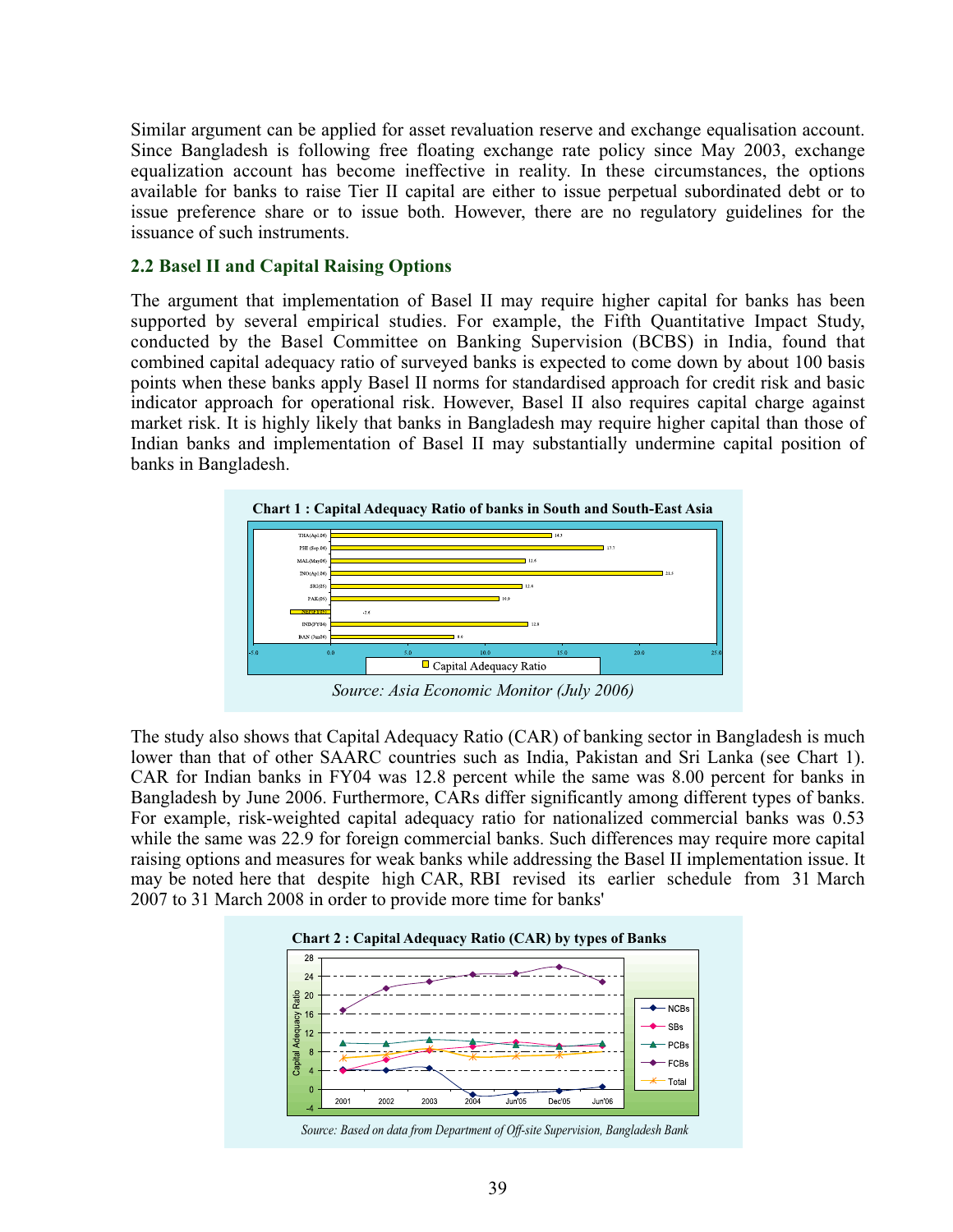preparedness for implementation of Basel II. At the outset, Basel II will be implemented for the foreign banks operating in India and Indian banks having presence outside India. All other Indian banks will require implementing Basel II by March 2009. In order to provide additional options for raising capital, RBI has also advised banks that they can increase their capital by the following instruments: (i) innovative perpetual debt instruments (IPDI) eligible for inclusion as Tier I capital; (ii) debt capital instruments eligible for inclusion as Upper Tier II capital; (iii) perpetual non-cumulative preference shares eligible for inclusion as Tier I capital; and (iv) redeemable cumulative preference shares eligible for inclusion as Tier II capital. RBI has already issued separate guidelines for instruments at (i) and (ii) above. It is also preparing guidelines for instruments (iii) and (iv). The above analysis indicates that as in India, implementation schedule may be different for different types of banks depending on their existing capital strength. At the same time, it is essential that additional financial instruments as well as specific guidelines for non-cumulative preference share and subordinated debt be drawn up so that banks can enhance additional capital for smooth transition to Basel II. But a policy guideline for the issuance of subordinate debt seems to be an immediate necessity.

### 3. Link between Basel II and Subordinated Debt

Subordinated debt can be linked with three pillars of Basel II. Pillar I can be linked from capital enhancement point of view and the other two pillars are linked from the supervisory perspective. The details are as follows.

#### 3.1 Subordinated debt for minimum capital requirement (Pillar I)

As mentioned earlier, the major concern for banking sector of developing countries is that implementation of Basel II will require higher capital and may thus undermine the current capital position of banks. Several empirical studies show that in such a situation subordinated debt can play a complementary role in enhancing bank capital. A study conducted by Ashcraft (2006), Federal Reserve Bank of New York, concluded that an increase in the amount of subordinated debt in regulatory capital has an important positive effect in helping banks to recover from financial distress. Horvitz (1983, 1984) shows that higher capitals is needed at the bank level and are simply not feasible through equity alone. Evanoff and Wall (2004) also argue that subordinated debt provides capital cushion, tax benefit and brings market discipline to banks. The study shows that as of June 2006, banking sector of Bangladesh maintained 8.02 percent riskbased capital wherein only 1.45 percent was Tier II Capital (see Chart 3). It indicates that supplementary capital is not contributing much to maintaining the regulatory requirement. Enhancement of Tier II capital can be, among other, one of the good strategies in mitigating capital adequacy problem. Ahmed (2006) has argued that absence of debt capital in banking sector may be due to lack of instruments suitable for inclusion in Tier-II capital.



40

Chart 3: Components of Capital as a percentage of Risk-Weighted Assets in Bangladesh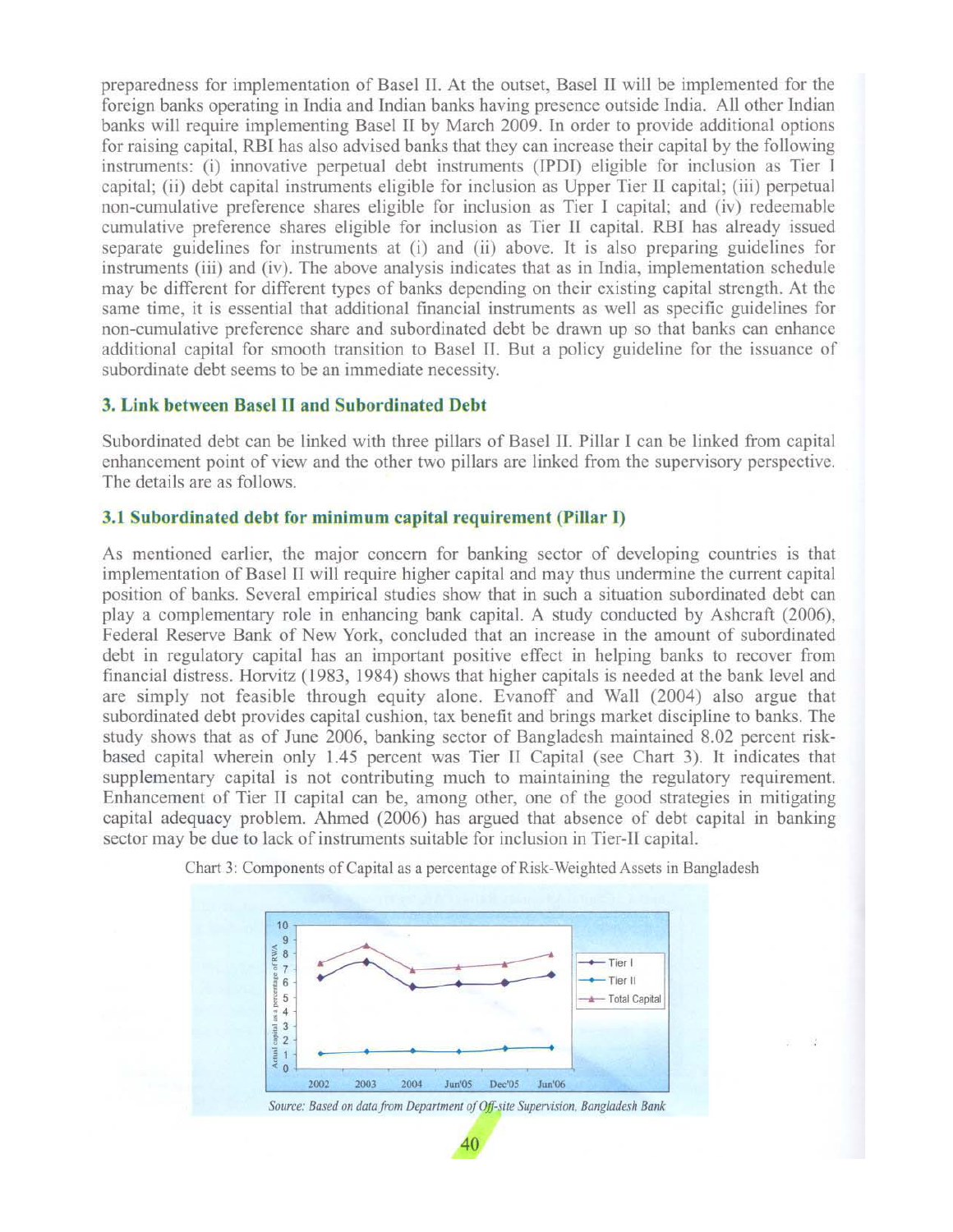Note that the banking sector of India has already benefited from the issuance of subordinated debt. Risk-weighted-asset in Indian scheduled banks increased by about 34 percent in FY05. Despite such an increase, Indian banks could maintain high standard of Capital Adequacy Ratio (about 12.8 percent by March 2005). Two factors mainly contributed to this stability: (a) substantial expansion in Tier I capital and (b) substantial rise in Tier II capital due to significant increase in subordinated debt. In fact, increase in Tier II capital in FY05 was facilitated by a rise of 30 percent in subordinated debt and of 15 percent in their Investment Fluctuation Reserve (IFR). The foregoing analysis indicates that subordinated debt can significantly mitigate the problem of minimum capital requirement under Pillar I of Basel II.



*Source: Report on Trend and Progress of Banking in India 2005-06, RBI*

Bangladesh economy has been experiencing moderate level of growth, i.e., 6 percent and above over the last couple of years. It is expected that this trend will continue in the coming years. In a robust growth scenario, banks will require expansion of their credit to support growth of the real economy. It is unlikely that banks will experience less credit risk. This, along with Basel II requirement may substantially raise capital requirements of banks. Like RBI, introduction and diversification of new capital instruments such as various types of subordinated debt within the existing legal framework may provide banks more flexibility to meet such requirements.



**Chart 5: Movement in Capital Adequacy of Indian Scheduled Commercial Banks**



Pillar II of Basel Accord II emphasizes supervisory review process. Empirical studies (such as Evanoff and Jagtiani, 2004) show that bank risk could be more effectively managed if market information and market discipline were more fully incorporated into the supervisory and monitoring process. To this end, subordinated debt can provide quality market signal. This signal can be used by the supervisors for on-site and off-site monitoring to identify bank problems. Several empirical studies find that spreads of subordinated debt reflect an issuing bank's financial condition [Flannery and Sorescu (1996), DeYoung, Flannery, Lang and Sorescu (1998), Jagtiani, Kaufman and Lemieux (2000), Jagtiani and Lemieux (2001), Allen, Jagtiani and Moser (2000), and Morgan and Stiroh (2000a and 2000b)]. On the other hand, some other studies [Greenspan (2000), Ferguson (1999), Meyer (1999), Moskow (1998)] support the idea of reliance on market forces by supervisors for monitoring purposes.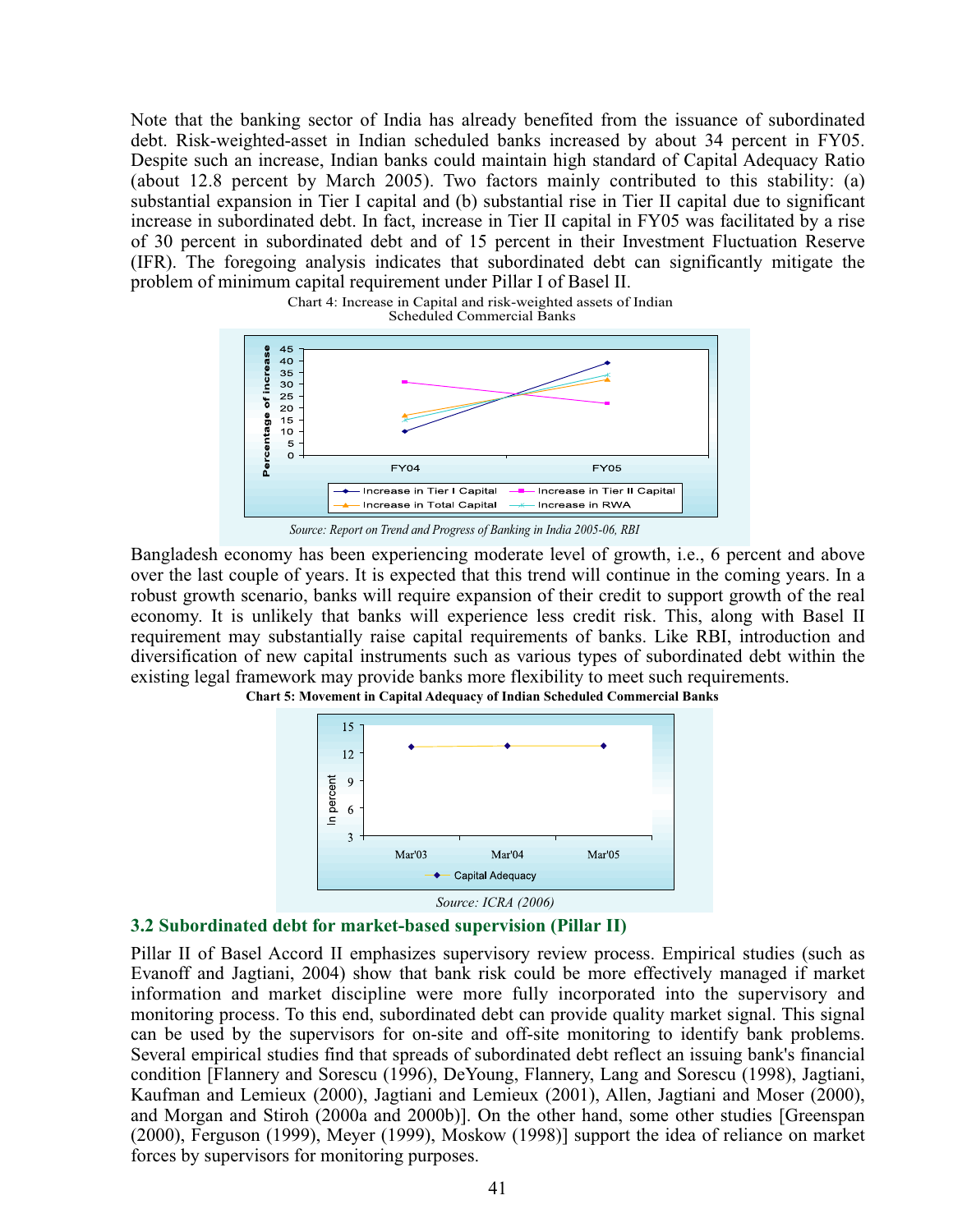#### **3.3 Subordinated debt for market discipline (Pillar III)**

Financial market that would discipline banks against taking excessive risk is known as market discipline in the new financial literature. It is argued that market can play an active role in monitoring the banking industry. For this, regulators can create a class of investors who would face financial loss if a bank fails. Unlike depositors, their investment will not be protected by Deposit Insurance Fund. This scope for potential loss will provide an incentive to monitor the activities of banks. If a bank becomes insolvent, their claim will be settled after settlement of depositors and other debt holders' claims but will get priority to shareholders' claims. Some economists and policy makers argue that subordinated debt can play such a significant role. They also emphasize the need to make compulsion for banks to issue a fixed percentage of their capital as subordinated debt. A study conducted by the Federal Reserve Board and Treasury (2000) supports the role of using subordinated debt as a means of encouraging market discipline.

#### **4. Necessity of subordinated debt for others reasons**

4.1 Subordinated debt to mitigate depositors' risk and burden on Deposit Insurance Fund

Subordinated debt is an unsecured instrument which is neither backed by the government nor supported by Deposit Insurance Fund. Its claim is junior to claims of depositors and other creditors of a bank. Enhancing capital through the issuance of subordinated debt increases asset size of a bank. During insolvency, asset will be liquidated and depositors' claim will be settled before settlement of subordinated debt holders' claims. This shows that raising capital through subordinated debt would indeed mitigate depositors' risk. On the other hand, depositors' loss will be compensated by Deposit Insurance Fund. Lower risk of deposits indicates less involvement of Deposit Insurance Fund in the event of bank insolvency.

## **4.2 Subordinated debt to expand bond market**

Financial market of the country is continuously making efforts to develop the secondary bond market. It is argued that bond market in Bangladesh has not developed due to the lack of appropriate legal and regulatory framework, inadequate market infrastructure, limitation of the Trust Act and deficiency in diversified products. But quality of the security is also an important factor for healthy growth of bond market. Ahmed (2004) mentioned that default in coupon payment undermined investor confidence for further investment in bonds. To this end, subordinated bond can provide high quality security. Since banks are under close supervision of the central bank, it is unlikely that they will default in coupon payment. They are also running similar program such as the deposit pension scheme.

## **4.3 Subordinated debt to harmonize financial regulation in South Asia**

The General Agreement on Trade in Services (GATS) negotiated during the Uruguay Round allows commercial presence of a service enterprise under mode four. South Asia is gradually moving towards creating a free trade economic zone. Intra-regional trade among the SAARC countries is likely to increase where commercial presence of financial institutions will play a supportive role. Besides, issue of cross-border lending and financial integration is likely to play an important role in regional integration. This may require convergence of bank capital regulation where subordinated debt policy will contribute to ease the matter.

## **4.4 Subordinated debt to strengthen Capital Mix of banks**

Presently capital in Bangladesh is highly concentrated on equity, statutory reserve and general provision (see Chart 6). It is argued that interest on subordinated debt is tax-deductible. This will incur a lower cost of capital, facilitate banks to raise capital from financial market and strengthen their capital mix.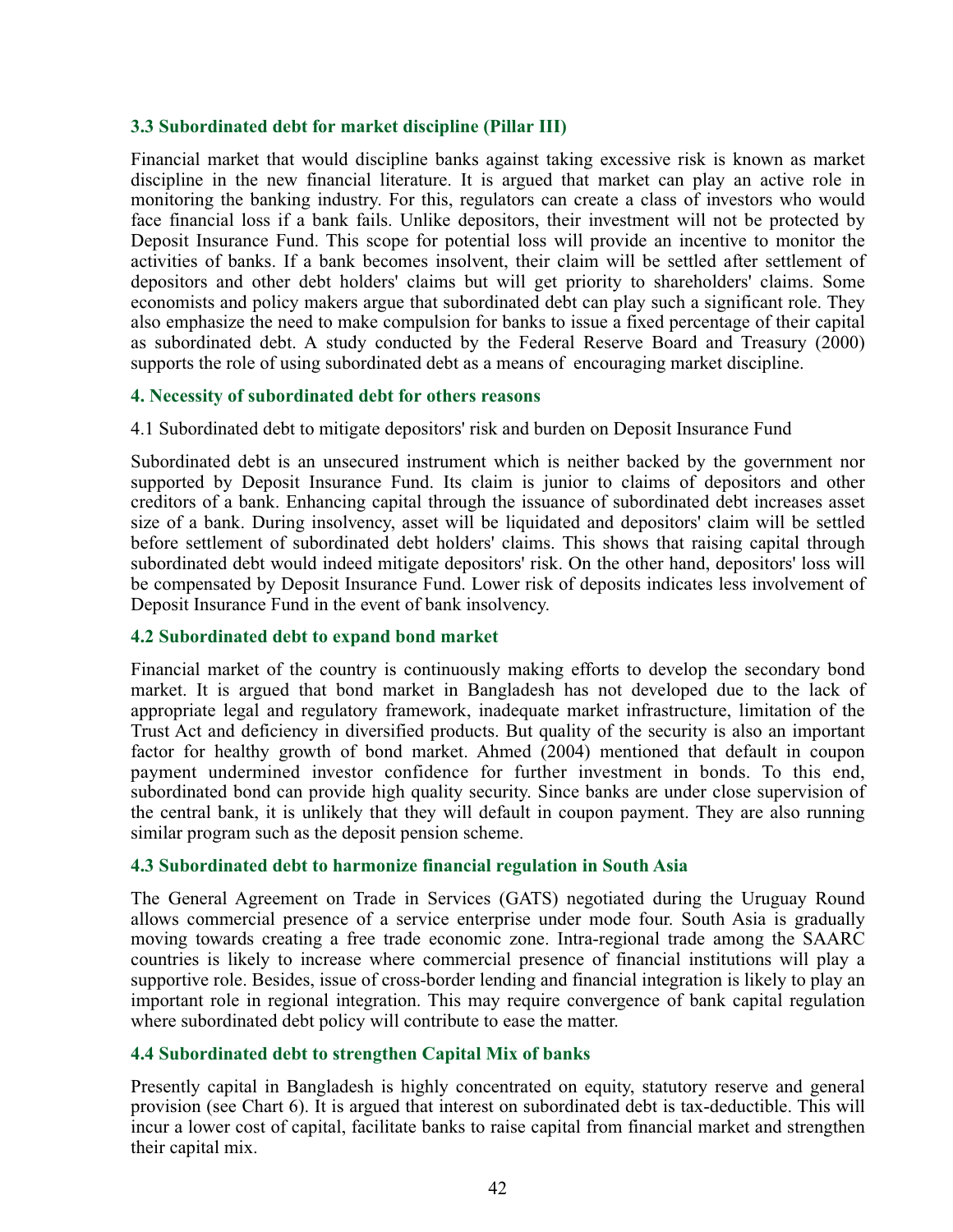

*Chart 6: Capital Mix of Scheduled Banks*

*Source: Based on data from Department of Off-site Supervision, Bangladesh Bank*

## **5. Factors in designing an explicit subordinate debt policy**

The important question that arises next is: what should be the features of subordinated debt? Indeed, there is no uniform consensus over this issue. Some of the important factors that need to be considered are as follows:

(a) The status of debt that is junior to all other debt claims including depositors and other creditors' claims needs to be mentioned in the bond's covenants. Furthermore, it should be clearly mentioned that if subordinated debt holders incur any losses, they would not enjoy the benefit of the deposit insurance scheme and regulators will not stand behind any such losses.

(b) Subordinated debts should be issued to independent third parties who are neither affiliated nor involved with the issuing bank's business activities. Credit enhancement support should not be provided to the debt holders which should be explicitly understood.

(c) The instruments should be 'plain vanila' with no special features like option of converting into equity.

(d) The debts may be non-callable having maturity of minimum 5(five) years. They should be subjected to progressive discount for capital treatment as they approach maturity at the rates shown below:

(e) Size of denomination should be large so that institutional investors become interested to buy.

| Remaining Maturity of Instruments        | Rate of Discount $(\% )$ |
|------------------------------------------|--------------------------|
| Less than one year                       | 100                      |
| More than one year and less than two     | 80                       |
| More than two years and less than three  | 60                       |
| More than three years and less than four | 40                       |
| More than four years and less than five  | 20                       |
|                                          |                          |

(f) The issuing bank or any individual or organization related with the issuing bank should not be allowed to buy or hold the subordinated debt instruments to avoid any correlation of risks. The same restriction will also apply to the employees' retirement benefit funds of the issuing bank to avoid insider trading or any other manipulation.

(g) The issuing banks should comply with the terms and conditions, if any, set by the Securities and Exchange Commission/other regulatory authorities with regard to the issuance of the instruments.They should indicate the amount/details of subordinated debt raised as supplementary capital by way of explanatory notes in their annual audited accounts and Half Yearly Statement on Minimum Capital Requirements, submitted to the Department of Off-site Supervision.

(h) Banks should not be allowed to grant advances against the security of their own subordinated debt issue. In addition, they will not be permitted to provide any accommodation to finance purchase of their subordinated debt instruments.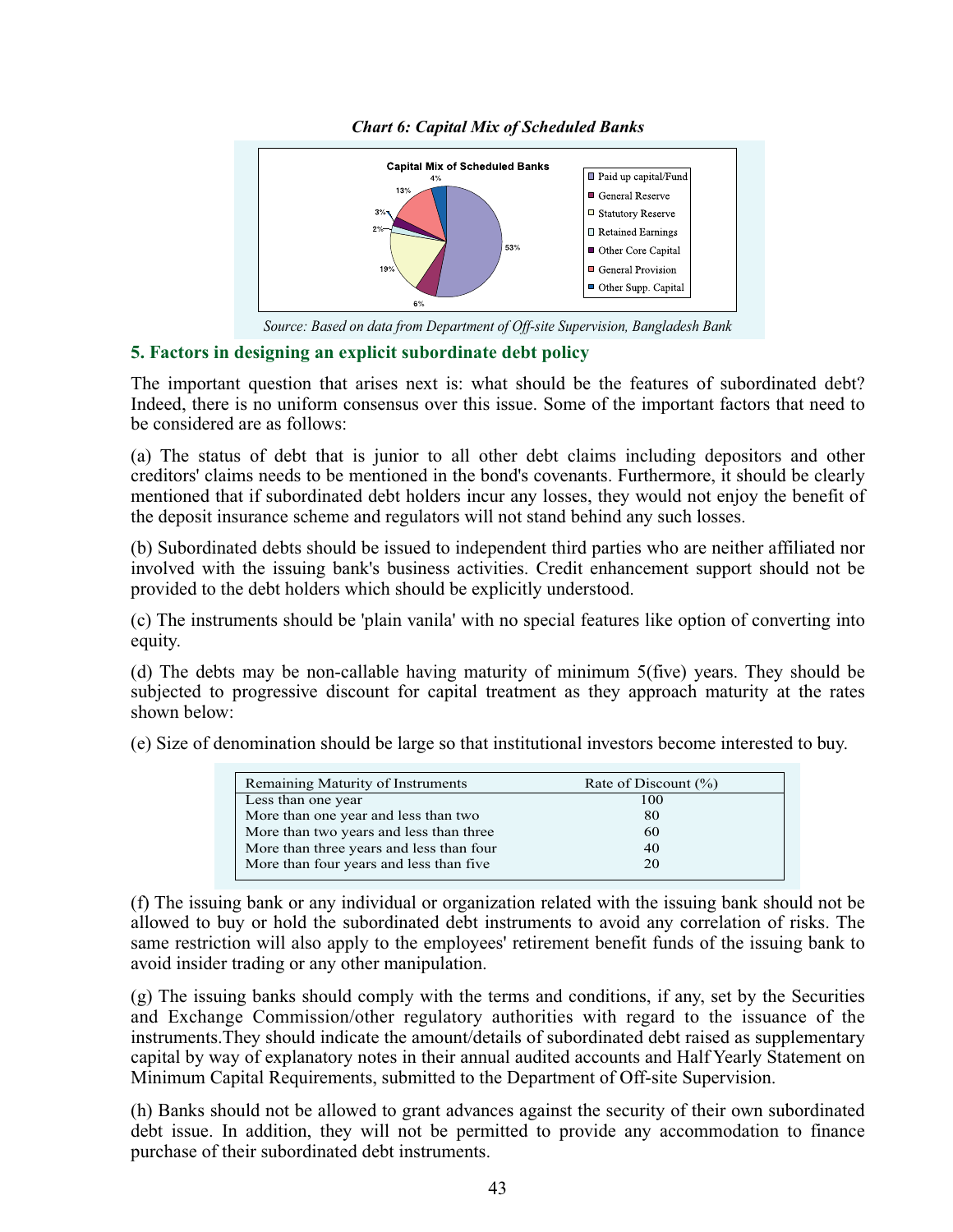(i) The total amount of Subordinated Debt raised by the bank has to be reckoned as liability for the calculation of net demand and time liabilities for the purpose of reserve requirements and, as such, will attract CRR/SLR requirements.

#### **6. Conclusion**

A policy guideline for the issuance of subordinate debt seems to be an immediate necessity for smooth transition to Basel II, which is likely to strengthen capital mix of banks, help to develop bond market, facilitate harmonization of capital regulation in South Asia.

## **References**

Ahmed, F. (2004), Speech by Governor of Bangladesh Bank on a International Workshop on the Development of Bond Market in Bangladesh, Brac Centre, Rajendrapur, Dhaka.

Ahmed, M. K.(2006), Capital Base Adequacy, Financial Sector Review, Vol. 1, No. 1, Bangladesh Bank, Dhaka, pp. 1-202.

Allen, L., Jagtiani, J. and J. Moser (2000), Do Markets React to Regulatory Information? *Federal Reserve Bank of Chicago Working paper (Emerging Issue Series):* S and R-2000-9R.

Ashcraft, A.B. (2006), Does the Market Discipline Banks? New Evidences from the Regulatory Capital Mix, *Federal Reserve Bank of New York, Staff Report No. 244,* pp. 1-39.

Asia Economic Monitor (2006), Regional Economic Monitoring Unit, Asian Development Bank.

DeYoung, R, Flannery, M.J., Lang, W. W. and Sorescu, S. (1998, "The informational advantage of specialized monitors: The case of bank examiners," *Federal Reserve Bank of Chicago Working Paper* Series, 1998:4.

Evanoff, D. D. and Wall, L. D., (2000), Subordinated Debt and Bank Capital Reform, *Working paper,* 2000:24, Federal Reserve Bank of Atlanta, Georgia, USA, pp. 1-78.

Evanoff, D. D. and Jagtiani, J. (2004), "Use of subordinated debt in the supervisory and monitoring process and to enhance market discipline," *Economic Perspective,* Federal Reserve Bank of Chicago and Federal Reserve Bank of Kansas City, USA.

Flannery, M.J. and Sorescu, S.M. (1996), "Evidence of bank market discipline in subordinated debenture yields: 1983-1991," *The Journal of Finance,* Volume 51, Issue 4, pp. 1347-1377.

Ferguson, R.W. Jr. (1999), "Evolution of Financial Institutions and Markets: Private and Policy Implications", Speech presented at New York University, February 25.

Greenspan , Alan (2000), "Banking Supervision, speech before the American Bankers Association, Washington, D.C. September 18.

Horvitz, P.M. (1983), Market discipline is best provided by subordinated creditors, *American Banker, July* 15.

Horvitz, P.M. (1984), Subordinated debt is key to new bank capital requirements, *American Banker,* Dec. 31.

ICRA (2006), *Introduction of New Capital Instruments by RBI,* New Delhi.

Jagtiani, J., Kaufman, G. and Lemieux, C. (2002), The Impact of Credit Risk on Bank and Bank Holding Company Bond Yields: Evidence from the Post-FDICIA Period, *Journal of Financial Research,* Volume 25, No. 4, pp. 559-575.